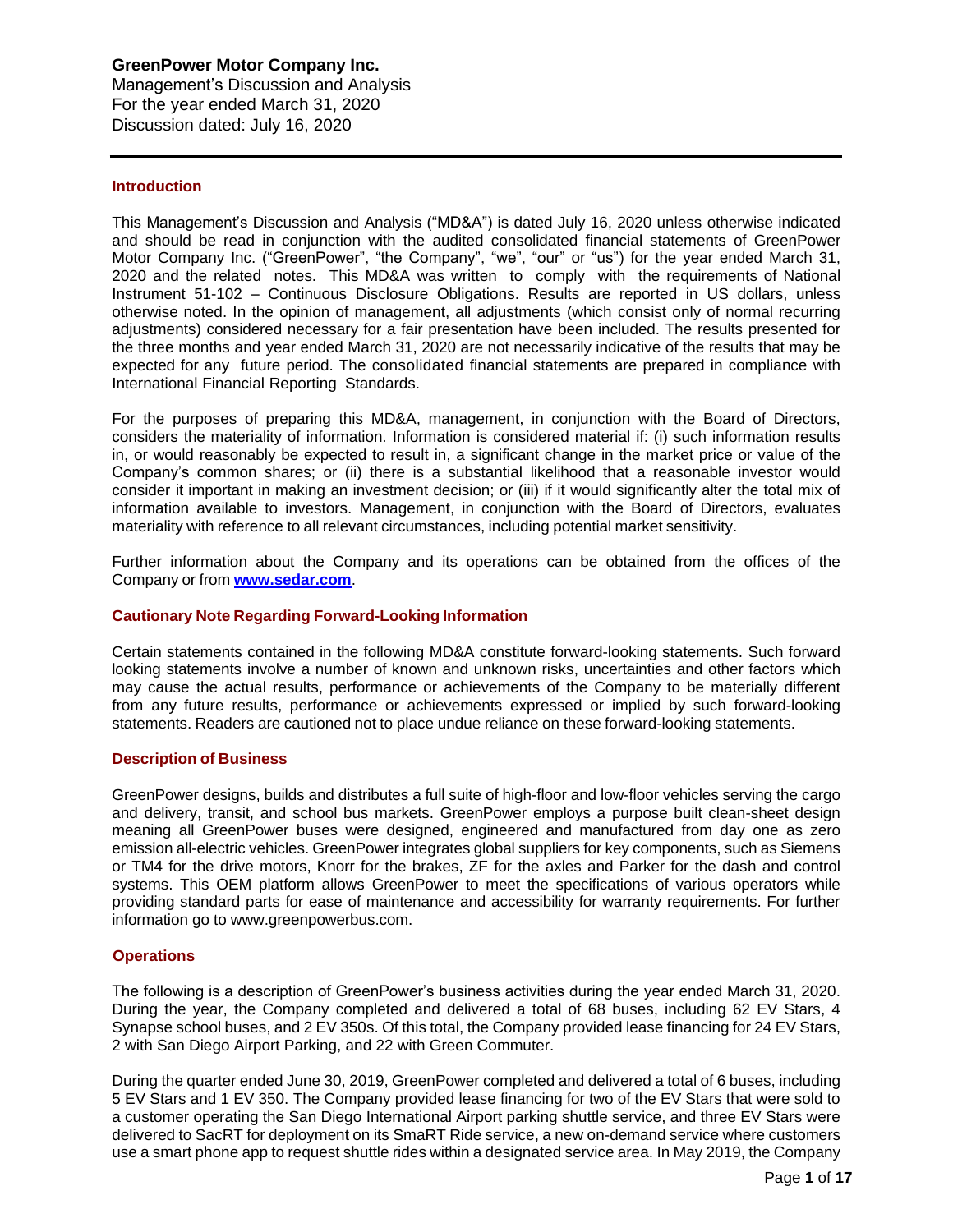# **GreenPower Motor Company Inc.** Management's Discussion and Analysis For the year ended March 31, 2020 Discussion dated: July 16, 2020

announced the closing of a private placement for gross proceeds of \$4.0 million with the issuance of 13,114,754 units comprised of one GreenPower common share and one-half share purchase warrant per unit. The net proceeds from the Offering have been used to fund the production of all-electric buses, demonstration buses, equipment, working capital and for general corporate purposes.

During the three-month period ended September 30, 2019, the company delivered a total of 24 EV Stars to three customers. GreenPower delivered three EV Stars to Green Commuter, and one EV Star was delivered to Sacramento Regional Transit ("SacRT"), completing its initial order of six EV Stars from GreenPower. In addition, GreenPower delivered 20 EV Stars to Creative Bus Sales, fifteen of which were equipped with disability lifts, and five of which were outfitted with the max seating configuration. These twenty EV Stars were delivered to Creative Bus Sales' national sales network and were being actively marketed throughout its 18 locations. In addition, greenpower delivered the tenth and final EV 350 fortyfoot low floor transit bus to the City of Porterville, CA, thereby completing its order of ten buses.

During the quarter ended December 31, 2019, the company delivered three EV Stars to Sacramento Regional Transit ("SacRT"), which were equipped with curbside wheelchair lifts, completing its follow-on order of three EV Stars from GreenPower. In addition, GreenPower delivered 30 EV Stars to Green Commuter during the quarter and provided 3-year lease financing to fund a portion of the purchase price. The majority of the sales price of these vehicles was funded from HVIP vouchers totalling \$3,000,000 that were previously reserved from funds allocated to the program in 2019. Greenpower also delivered two allelectric Synapse School buses to Creative Bus Sales, which were sold at no margin. Creative Bus Sales is currently using these all-electric school buses in sales demonstrations across California and GreenPower anticipates that these efforts will drive future sales of this product. GreenPower also received 292 California Highway Patrol certification for the two Synapse Type D school buses that were delivered to the Rialto Unified School District in the previous quarter. This safety certification means that the vehicle meets FMVSS and title 13 compliance that is required for school buses that operate in the state. This is a significant achievement that further enhances the quality and high standards of GreenPower's all-electric buses.

Towards the end of March 31, 2020, GreenPower's operations were temporarily curtailed in response to the COVID-19 pandemic and government stay in place orders. Further, the COVID-19 pandemic impacted the operation of certain of the company's suppliers and contract manufacturers, as well as its customers in various sectors including transit and tourism. These factors combined to cause a higher work in process inventory at year end than would have otherwise been the case. In response to the uncertainty caused by the COVID-19 pandemic, management undertook a number of steps both during and after the year-ended March 31, 2020, to retain financial liquidity and manage the impact of these events. Steps taken by management include: the temporary reduction in salaries of certain employees including a 30% salary reduction by the CEO, the temporary postponement of interest payments on convertible debentures held by insiders, the securing of funds and grants under programs offered in Canada and the US, including the SBA's PPP program, and managing the company's supply chain including securing critical parts and supplies in order to continue the manufacturing of electric vehicles.

In spite of the uncertainty brought on by COVID-19, during the quarter GreenPower was able to continue production under its various EV projects and was able to deliver 8 vehicles that were sold to a transit authority for use in micro-transit operations. These vehicles were previously on lease to Green Commuter, and GreenPower and Green Commuter mutually agreed to cancel the leases to facilitate this sale.

After the year-end Greenpower achieved a number of important milestones that are expected to drive continued growth in the business. First, GreenPower's EV Star completed Altoona testing with a final score of 92.2, which is among the highest scores ever achieved for a medium or heavy duty vehicle on this test of the vehicle's maintainability, reliability, safety, performance and structural integrity. As the only Class 4 allelectric vehicle to have passed Altoona, GreenPower's EV Star, when combined with a buy-America build, is eligible for purchase by US transit authorities with Federal Transit Authority Funding. This opens a very large and well-funded new market for GreenPower at a time when many transit authorities are looking to develop or transition towards low and no-emission fleets.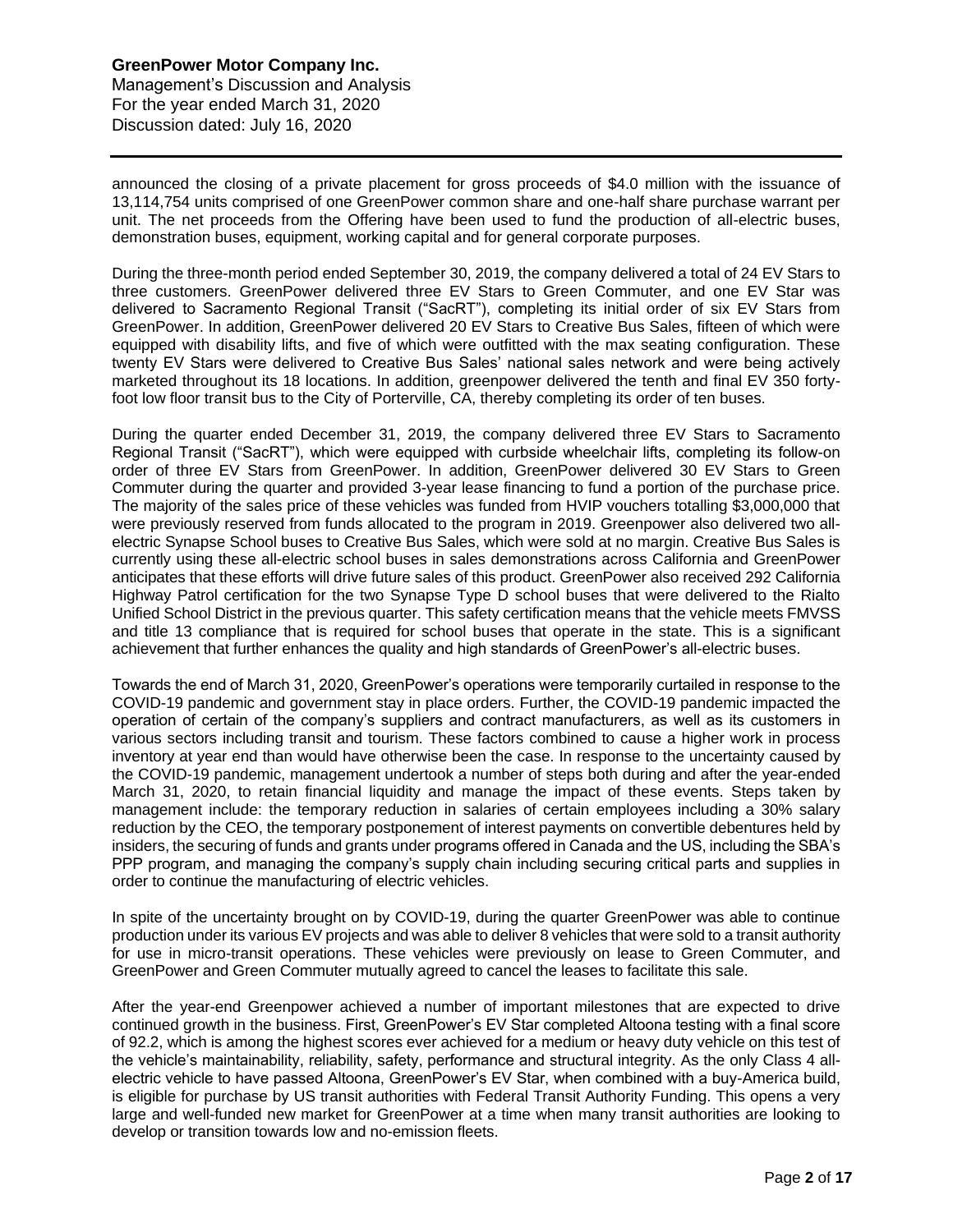Management's Discussion and Analysis For the year ended March 31, 2020 Discussion dated: July 16, 2020

Second, GreenPower received its first two EV Star Cab and Chassis vehicles which can be outfitted for a wide range of applications across a number of end markets, including cargo, delivery and service vehicles. This vehicle has the potential to address a very large market with the only purpose built all-electric cab and chassis vehicle on the market. Finally, GreenPower announced that a fully-autonomous EV Star is being developed with Perrone Robotics for Jacksonville Transit Authority to undergo testing for transit applications. This is an exciting development that places GreenPower's EV Star at the forefront of future transit applications as this vehicle is being tested for what is hoped to be the first autonomous public transportation network in the US.

As at March 31, 2020, the Company had:

- Three EV350's, a Synapse shuttle, two EV Stars, and ancillary equipment classified as property and equipment on the balance sheet totaling approximately \$843,000
- Work in process inventory and production supplies representing EV Star's, EV 250's and other miscellaneous parts and supplies totaling approximately \$2.8 million and;
- Finished goods inventory representing 21 EV Star's, 2 Synapse 72 school buses an EV 350 and charging stations totaling \$3.8 million.

# **Trends**

The Company does not know of any trends, commitments, events, or uncertainty that are expected to have a material effect on the Company's business, financial condition, or results of operations other than as disclosed herein under "Risk Factors" and the paragraph below.

# **Results of Operations**

#### Year ended March 31, 2020

For the year ended March 31, 2020 the Company generated revenue of \$13,500,403 compared to \$6,082,561 for the previous year, an increase of 122%. Cost of revenues of \$9,447,578 yielded a gross profit of \$4,052,825 or 30% of revenue. Revenue for the year was generated from the sale of 38 EV Stars, 4 Synapse school buses, and 2 EV 350s, the lease of 24 EV Stars, from lease income, and from the sale of parts and supplies. Operating costs consist of administrative fees of \$3,710,618 relating to salaries, project management, accounting, and administrative services; transportation costs of \$255,535 which relate to the use of trucks, trailers, tractors as well as other operational costs needed to transport company products around North America; travel, accommodation, meals and entertainment costs of \$348,524 related to travel for project management, demonstration of company products, and trade shows; product development costs of \$973,146; sales and marketing costs of \$549,750; interest and accretion of \$2,133,824; professional fees of \$303,541 consisting of legal and audit fees; as well as non-cash expenses including \$308,106 of share-based compensation expense, depreciation of \$578,555, and an allowance for credit losses of \$46,447. The remaining operating costs for the period amounted to \$206,035 in general corporate expenses, a foreign exchange gain of \$439,209 and a write down of assets of \$223,919 resulting in a consolidated net loss of \$5,145,966.

The consolidated total comprehensive loss for the year was impacted by \$20,824 of other comprehensive loss as a result of the translation of the entities with a different functional currency than presentation currency.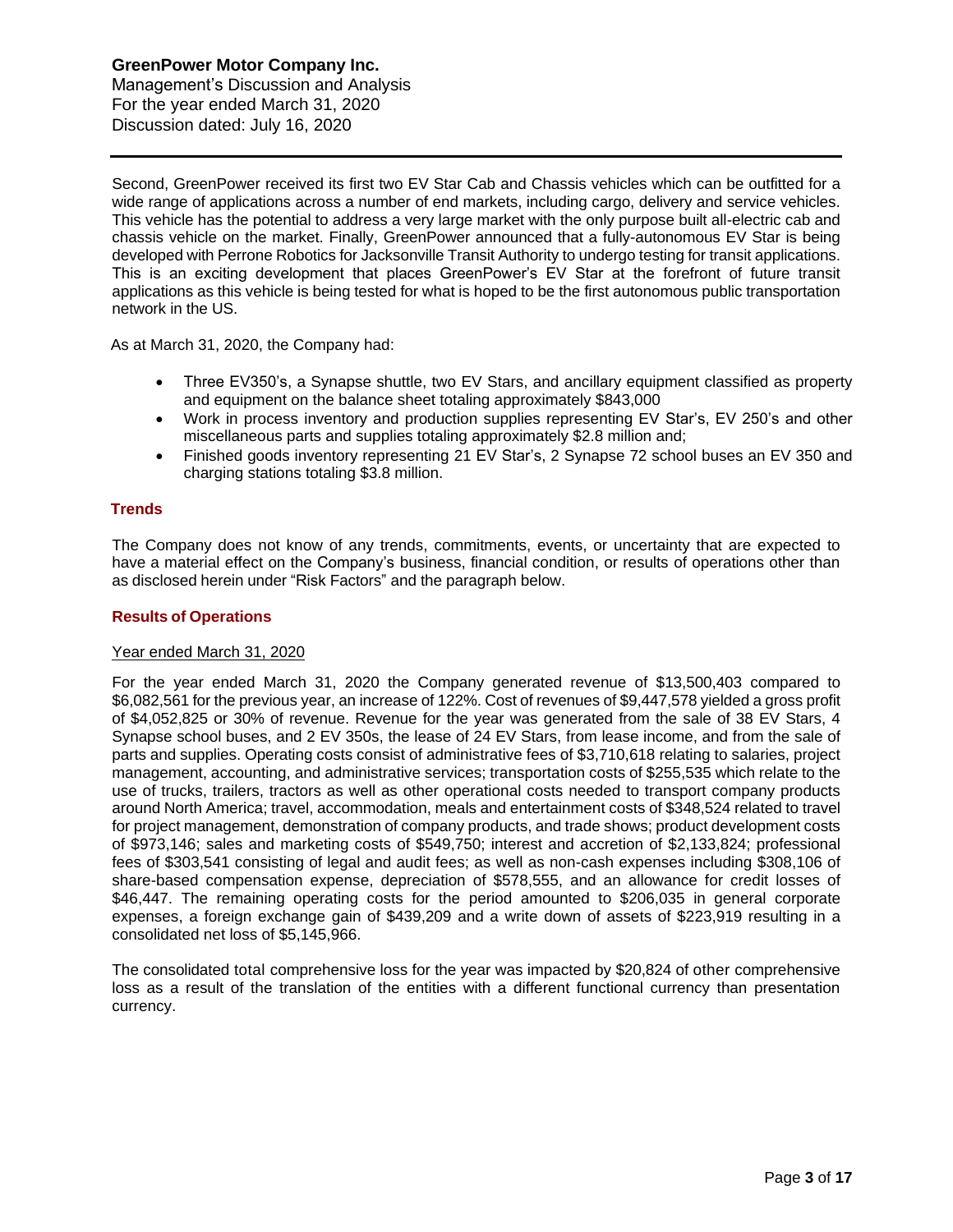# **GreenPower Motor Company Inc.** Management's Discussion and Analysis

For the year ended March 31, 2020 Discussion dated: July 16, 2020

# Year ended March 31, 2019

For the year ended March 31, 2019 the Company generated revenue of \$6,082,561 compared to \$3,516,156 for the previous year, an increase of 73%. Cost of revenues of \$4,224,419 yielded a gross profit of \$1,858,142 or 31% of revenue. Revenue for the year relates primarily to the sale of 6 EV 350s to the City of Porterville, the sale of 2 EV Stars to Sacramento Regional Transit, the sale of 2 EV Stars to the University of California San Francisco, and the Sale of one EV Star to the Port of Oakland. The remaining revenue for the year was generated from lease income, accretion on the Promissory Note, and sales of vehicle chargers and other products which relate to income generated from the lease of two EV550's, one EV 350 and one EV 250. Operating costs consist of administrative fees of \$2,144,423 relating to salaries, project management, accounting, and administrative services; transportation costs of \$263,164 which relate to the use of trucks, trailers, tractors as well as other operational costs needed to transport company products around North America; travel, accommodation, meals and entertainment costs of \$298,328 related to travel for project management, demonstration of company products, and trade shows; product development costs of \$437,208; sales and marketing costs of \$417,111; interest and accretion of \$1,400,923; professional fees of \$324,577 consisting of legal and audit fees; as well as \$332,741 of non-cash share-based compensation expense and depreciation of \$516,208. The remaining operating costs for the period amounted to \$241,824 in general corporate expenses and a write down of assets of \$78,231 resulting in a consolidated net loss of \$4,544,151.

The consolidated total comprehensive loss for the year was impacted by \$23,691 of other comprehensive loss as a result of the translation of the entities with a different functional currency than presentation currency.

# Year ended March 31, 2018

For the year ended March 31, 2018 the Company generated revenue of \$3,516,156 and cost of revenues of \$2,267,765 yielding a gross profit of \$1,248,391 or 36% of revenue which relate to income generated from the lease of the EV550, sales of two EV550's and two EV 350's. Operating costs consists of administrative fees of \$1,231,041 relating to salaries, project management, accounting, and administrative services; transportation costs of \$229,637 which relate to the use of trucks, trailers, tractors as well as other operational costs needed to transport company products around North America; travel, accommodation, meals and entertainment costs of \$315,556 related to travel for project management, demonstration of company products, and trade shows; product development costs of \$251,826; sales and marketing costs of \$404,610; interest and accretion on the convertible debentures and promissory note of \$563,411; professional fees of \$170,153 consisting of legal and audit fees; as well as \$744,801 of non-cash sharebased compensation expense and depreciation of \$525,228. The remaining operating costs for the period amounted to \$185,847 in general corporate expenses and a write down of exploration assets of \$28,817. The Company also recorded an income tax recovery of \$610,000 to recognize previously unrecognized deferred income tax benefits to offset the deferred income tax liability that arose from the issuance of convertible debentures. A deferred income tax liability was created on the issuance of the convertible debentures as the tax base of the convertible debentures differs from the carrying value. The carrying value was reduced to record the value of the conversion feature as equity and record the fair value of the warrants issued as financing costs to be amortized over the term of the convertible debentures. These reductions in the carrying value of the convertible debentures are not recognized for tax purposes resulting in a consolidated net loss of \$2,774,140.

The consolidated total comprehensive loss for the year was impacted by \$21,314 of other comprehensive income as a result of the translation of the entities with a different functional currency than presentation currency.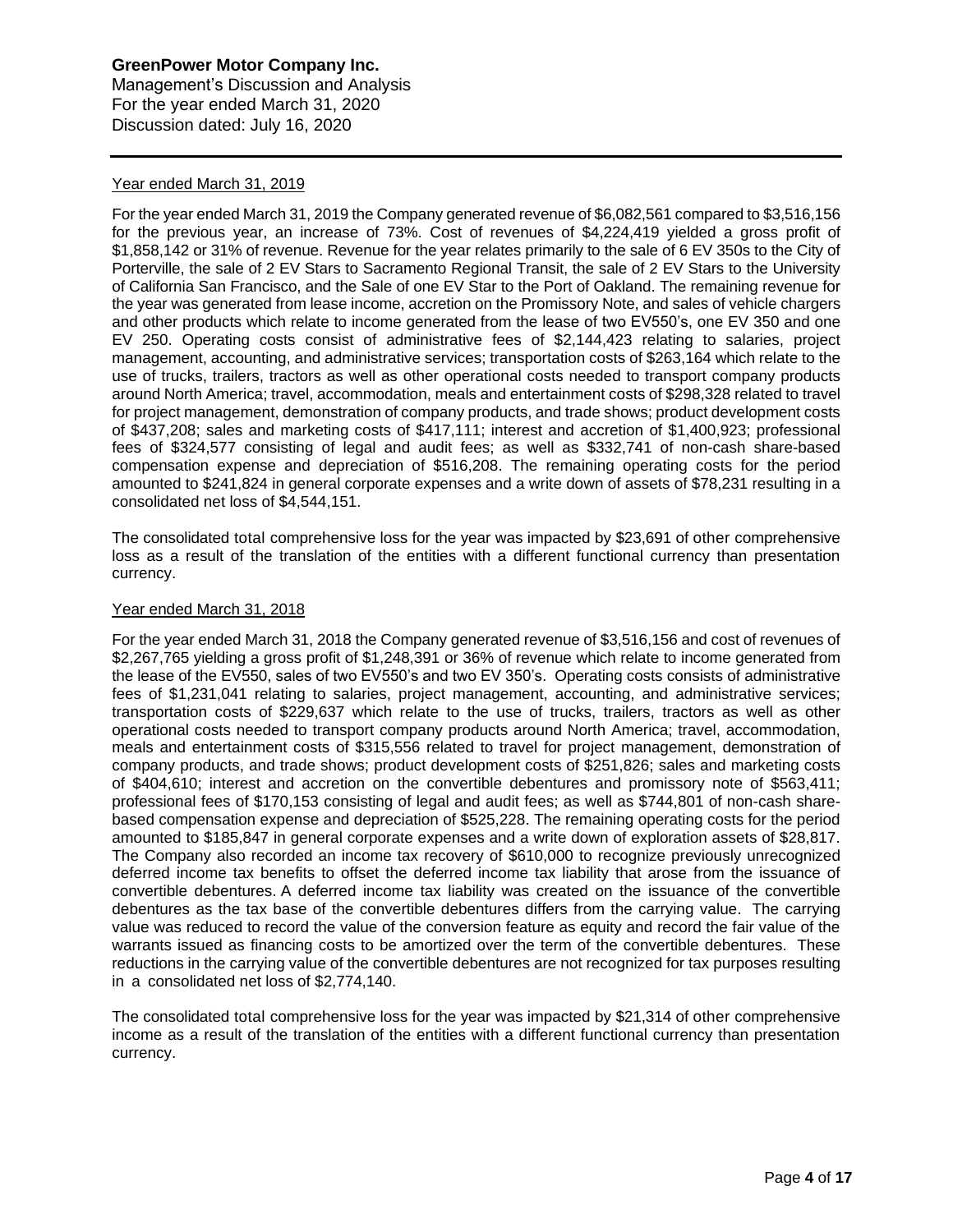Management's Discussion and Analysis For the year ended March 31, 2020 Discussion dated: July 16, 2020

A summary of selected information for each of the quarters presented below is as follows:

|                                              | Three Months Ended |               |   |              |               |             |   |             |
|----------------------------------------------|--------------------|---------------|---|--------------|---------------|-------------|---|-------------|
|                                              |                    | March 31.     |   | December 31, | September 30, |             |   | June $30,$  |
|                                              |                    | 2020          |   | 2019         |               | 2019        |   | 2019        |
| Financial results                            |                    |               |   |              |               |             |   |             |
| Revenues                                     | \$                 | 642.401       | S | 4,977,548    | S             | 5,430,503   | S | 2,449,951   |
| Net income (loss) for the period             |                    | (2, 114, 027) |   | (1,056,087)  |               | (712, 368)  |   | (1,263,484) |
| Basic and diluted earnings/(loss) per share* | \$                 | $(0.02)$ \$   |   | $(0.01)$ \$  |               | $(0.01)$ \$ |   | (0.01)      |
| <b>Balance sheet data</b>                    |                    |               |   |              |               |             |   |             |
| Working capital (deficit)                    |                    | 743,131       |   | 2,319,481    |               | 1,648,610   |   | 2,775,679   |
| Total assets                                 |                    | 13,207,679    |   | 16,811,834   |               | 14,515,250  |   | 15,620,864  |
| Shareholders' equity                         |                    | (1,174,956)   |   | 876,200      |               | 1,951,725   |   | 2,439,746   |

|                                              | Three Months Ended |             |    |              |      |               |   |            |
|----------------------------------------------|--------------------|-------------|----|--------------|------|---------------|---|------------|
|                                              |                    | March 31,   |    | December 31, |      | September 30, |   | June 30,   |
|                                              |                    | 2019        |    | 2018         |      | 2018          |   | 2018       |
| Financial results                            |                    |             |    |              |      |               |   |            |
| Revenues                                     | S                  | 2,486,669   | S. | 1,106,530    | - \$ | 9,008         | S | 2,480,412  |
| Net income (loss) for the period             |                    | (1,553,766) |    | (915, 734)   |      | (1,445,472)   |   | (629, 179) |
| Basic and diluted earnings/(loss) per share* | \$                 | $(0.02)$ \$ |    | $(0.01)$ \$  |      | $(0.02)$ \$   |   | (0.01)     |
| Balance sheet data                           |                    |             |    |              |      |               |   |            |
| Working capital (deficit)                    |                    | (155,176)   |    | (80, 804)    |      | 824,357       |   | 1,892,871  |
| Total assets                                 |                    | 11,910,299  |    | 12,843,817   |      | 11,698,365    |   | 8,814,984  |
| Shareholders' equity                         |                    | (85,636)    |    | 414,804      |      | 1,264,228     |   | 1,662,694  |

\* Based upon the weighted average number of shares issued and outstanding for the period

The following tables summarize Total Cash Expenses for the last eight quarters:

|                       |                                         | For the three months ended |            |    |              |                       |               |           |            |
|-----------------------|-----------------------------------------|----------------------------|------------|----|--------------|-----------------------|---------------|-----------|------------|
|                       |                                         |                            | March 31,  |    | December 31, |                       | September 30, |           | June 30,   |
|                       |                                         |                            | 2020       |    | 2019         |                       | 2019          |           | 2019       |
| <b>Total Expenses</b> |                                         | \$                         | 2,361,841  | \$ | 2,521,645    | -\$<br>2,104,506<br>S |               | 1,986,880 |            |
| Less:                 |                                         |                            |            |    |              |                       |               |           |            |
|                       | Depreciation                            |                            | (116, 338) |    | (157, 970)   |                       | (160,661)     |           | (143, 586) |
|                       | Accretion and accrued interest          |                            | (232, 543) |    | (151, 525)   |                       | (133, 373)    |           | (129,989)  |
|                       | Share-based payments                    |                            | (126, 652) |    | (34, 885)    |                       | (53,025)      |           | (93, 544)  |
|                       | Amortization of deferred financing fees |                            | (149,864)  |    | (157, 915)   |                       | (154, 883)    |           | (156,732)  |
|                       | <b>Warranty Accrual</b>                 |                            | 20,494     |    | (166, 662)   |                       | (136, 307)    |           | (38, 864)  |
|                       | Allowance for credit losses             |                            | (46, 447)  |    |              |                       |               |           |            |
|                       | <b>Total Cash Expenses</b>              | \$                         | 1,710,491  | S  | 1,852,688    | S                     | 1,466,257     | \$        | 1,424,165  |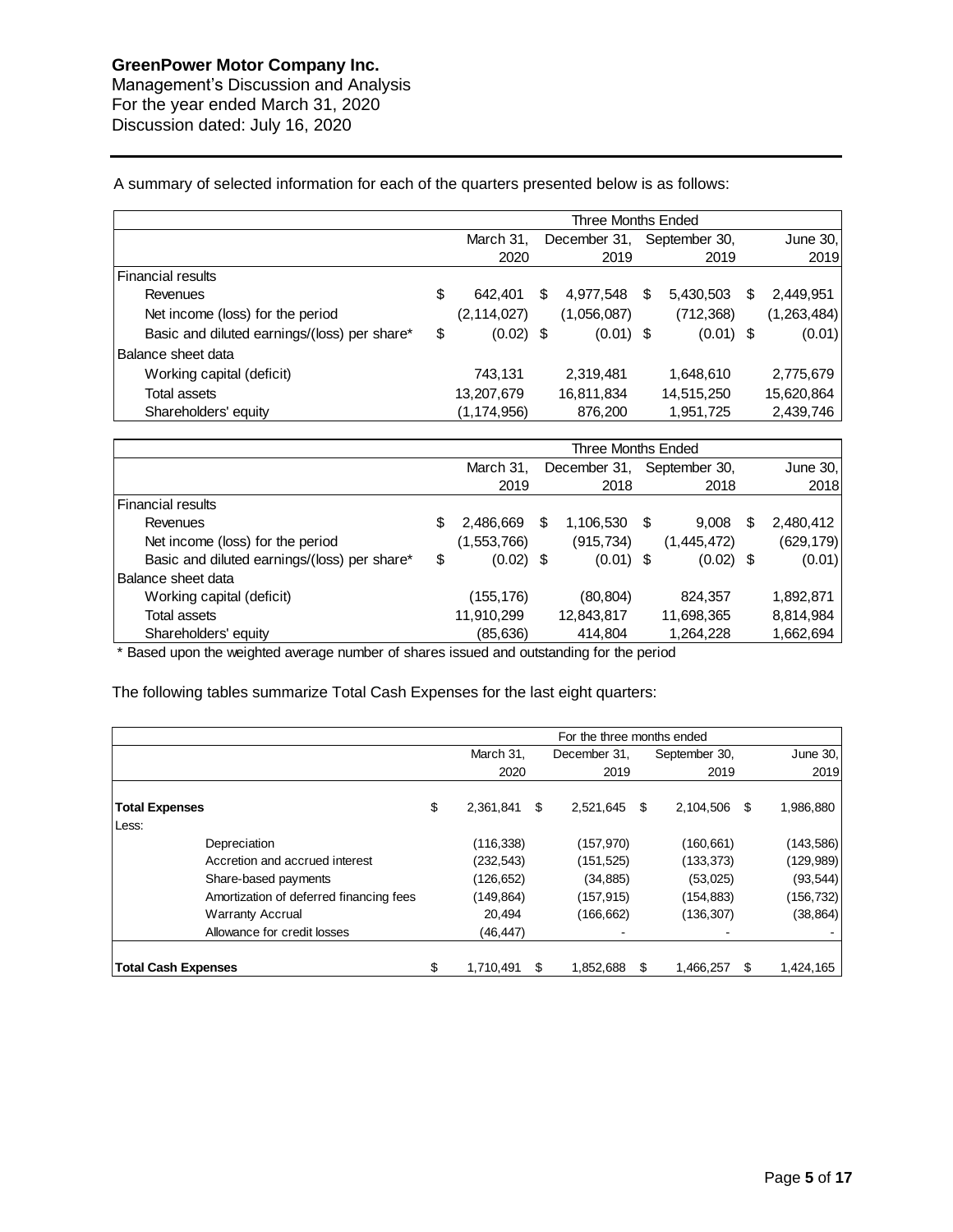Management's Discussion and Analysis For the year ended March 31, 2020 Discussion dated: July 16, 2020

|                            |                                         |                 |   | For the three months ended |                    |               |           |            |
|----------------------------|-----------------------------------------|-----------------|---|----------------------------|--------------------|---------------|-----------|------------|
|                            |                                         | March 31,       |   | December 31.               |                    | September 30, |           | June 30,   |
|                            |                                         | 2019            |   | 2018                       |                    | 2018          |           | 2018       |
| <b>Total Expenses</b>      |                                         | \$<br>1,866,235 | S | 1,506,043                  | 1,454,422 \$<br>\$ |               | 1,497,362 |            |
| Less:                      |                                         |                 |   |                            |                    |               |           |            |
|                            | Depreciation                            | (172, 607)      |   | (114,239)                  |                    | (114, 672)    |           | (114, 690) |
|                            | Accretion and accrued interest          | (104, 952)      |   | (165,795)                  |                    | (110, 371)    |           | (88, 607)  |
|                            | Share-based payments                    | (93,750)        |   | (57, 282)                  |                    | (88,903)      |           | (92, 806)  |
|                            | Amortization of deferred financing fees | (92, 948)       |   | (75, 973)                  |                    | (79,054)      |           |            |
|                            | <b>Warranty Accrual</b>                 | (7, 169)        |   | (38, 420)                  |                    |               |           | (86, 497)  |
| <b>Total Cash Expenses</b> |                                         | \$<br>1.394.809 | S | 1.054.334                  | S                  | 1.061.422 \$  |           | 1,114,762  |

# *Non IFRS Financial Measures*

"Total Cash Expenses" as defined above reflects the total expenses of the Company (total sales, general and administrative costs plus interest and accretion, plus the foreign exchange gain) excluding depreciation, accretion and accrued interest, share-based payments, amortization of deferred financing fees, warranty accrual and allowance for doubtful accounts. Total Cash Expenses is a measure used by the Company as an indicator of cash expenses that excludes the impact of certain non-cash charges. Therefore, Total Cash Expenses gives the investor information as to the ongoing cash expenses from the operations of the business. However, Total Cash Expenses is not a measure of financial performance under IFRS and should not be considered a substitute for other financial measures of performance. Total Cash Expenses as calculated by GreenPower may not be comparable to Total Cash Expenses as calculated and reported by other companies.

The following table summarizes vehicle deliveries pursuant to vehicle leases and vehicle sales for the last eight quarters:

|                         |           |              | For the three months ended |          |
|-------------------------|-----------|--------------|----------------------------|----------|
|                         | March 31, | December 31, | September 30,              | June 30, |
|                         | 2020      | 2019         | 2019                       | 2019     |
| <b>Vehicle Sales</b>    |           |              |                            |          |
| <b>EV 350</b>           | 0         | 0            |                            |          |
| EV Star <sup>1</sup>    | 8         |              | 24                         |          |
| Synapse school bus      |           |              |                            |          |
| Total                   | 8         | 5            | 27                         | 4        |
| <b>Vehicle Leases</b>   |           |              |                            |          |
| EV Star <sup>1</sup>    |           | 22           |                            |          |
| Total                   |           | 22           |                            |          |
|                         |           |              |                            |          |
| <b>Total Deliveries</b> | ጸ         | 27           | 27                         | 6        |

Note 1 - Leases associated with 8 EV Stars entered into during the quarter ended December 31, 2019 were cancelled during the quarter ended March 31, 2020 and the vehicles were subsequently sold.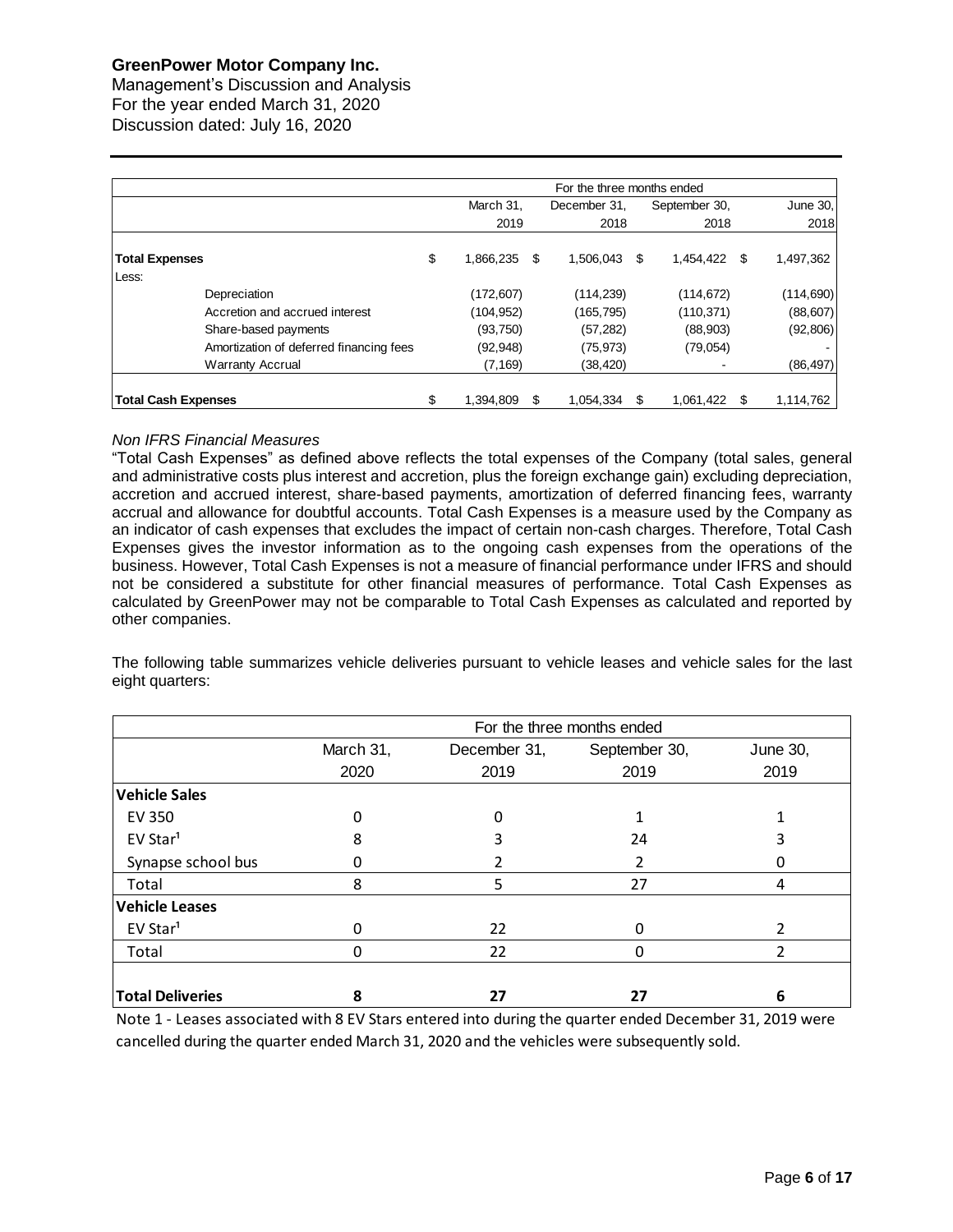Management's Discussion and Analysis For the year ended March 31, 2020 Discussion dated: July 16, 2020

|                         |           |                | For the three months ended |          |
|-------------------------|-----------|----------------|----------------------------|----------|
|                         | March 31, | December 31,   | September 30,              | June 30, |
|                         | 2019      | 2018           | 2018                       | 2018     |
| <b>Vehicle Sales</b>    |           |                |                            |          |
| EV 350                  | 3         | 0              | O                          | 3        |
| <b>EV Star</b>          | 3         |                |                            |          |
| Total                   | 6         | $\mathfrak{p}$ | $\Omega$                   | 3        |
| <b>Vehicle Leases</b>   |           |                |                            |          |
| <b>EV 350</b>           | 0         |                |                            |          |
| <b>EV 250</b>           |           |                |                            | ი        |
| Total                   | 0         | $\mathfrak{p}$ | $\Omega$                   | 0        |
|                         |           |                |                            |          |
| <b>Total Deliveries</b> | 6         | 4              | Ω                          | 3        |

# Three months ended March 31, 2020

For the three-month period ended March 31, 2020 the Company generated revenues of \$642,401, cost of revenues of \$170,669 yielding a gross profit of \$471,732, related to the sale of 8 EV Stars that were previously on lease. Operating costs consist of administrative fees of \$1,205,543 relating to salaries, project management, accounting, and administrative services; transportation costs of \$77,808 which related to the use of trucks, trailers, contractors as well as other operational costs needed to transport company products around North America; travel, accommodation, meals and entertainment costs of \$107,982 related to travel for project management, demonstration of company products, and trade shows; product development costs of \$88,837; sales and marketing costs of \$293,539; interest and accretion of \$549,139; professional fees of \$97,956 consisting of legal and audit fees; as well as non-cash expenses including \$126,652 of sharebased compensation expense, allowance for credit losses of \$46,447 and depreciation of \$116,338. Excluding a foreign exchange gain of \$439,209, the remaining operating costs for the period amounted to \$70,878 in general corporate expenses and a write down of assets of \$223,919, resulting in a consolidated net loss of \$2,114,027.

# Three months ended March 31, 2019

For the three-month period ended March 31, 2019 the Company generated revenues of \$2,486,669, cost of revenues of \$2,095,969 yielding a gross profit of \$390,700, primarily related to the sales of 3 EV 350s to the City of Porterville, 2 EV Stars to Sacramento Regional Transit, and one EV Star to the Port of Oakland. Gross profit for the quarter was negatively impacted by \$566,768 due to a change in accounting estimates for expected timing of testing of an EV 350 and application of HVIP vouchers to reduce the carrying amount of property plant and equipment. Operating costs consists of administrative fees of \$618,564 relating to salaries, project management, accounting, and administrative services; transportation costs of \$75,020 which related to the use of trucks, trailers, contractors as well as other operational costs needed to transport company products around North America; travel, accommodation, meals and entertainment costs of \$103,231 related to travel for project management, demonstration of company products, and trade shows; product development costs of \$158,792; sales and marketing costs of \$106,409; interest and accretion of \$428,668; professional fees of \$136,695 consisting of legal and audit fees; as well as \$93,750 of non-cash share-based compensation expense and depreciation of \$172,607. Excluding a foreign exchange gain of \$34,684, the remaining operating costs for the period amounted to \$7,183 in general corporate expenses resulting and a write down of assets of \$78,231, resulting in a consolidated net loss of \$1,553,766.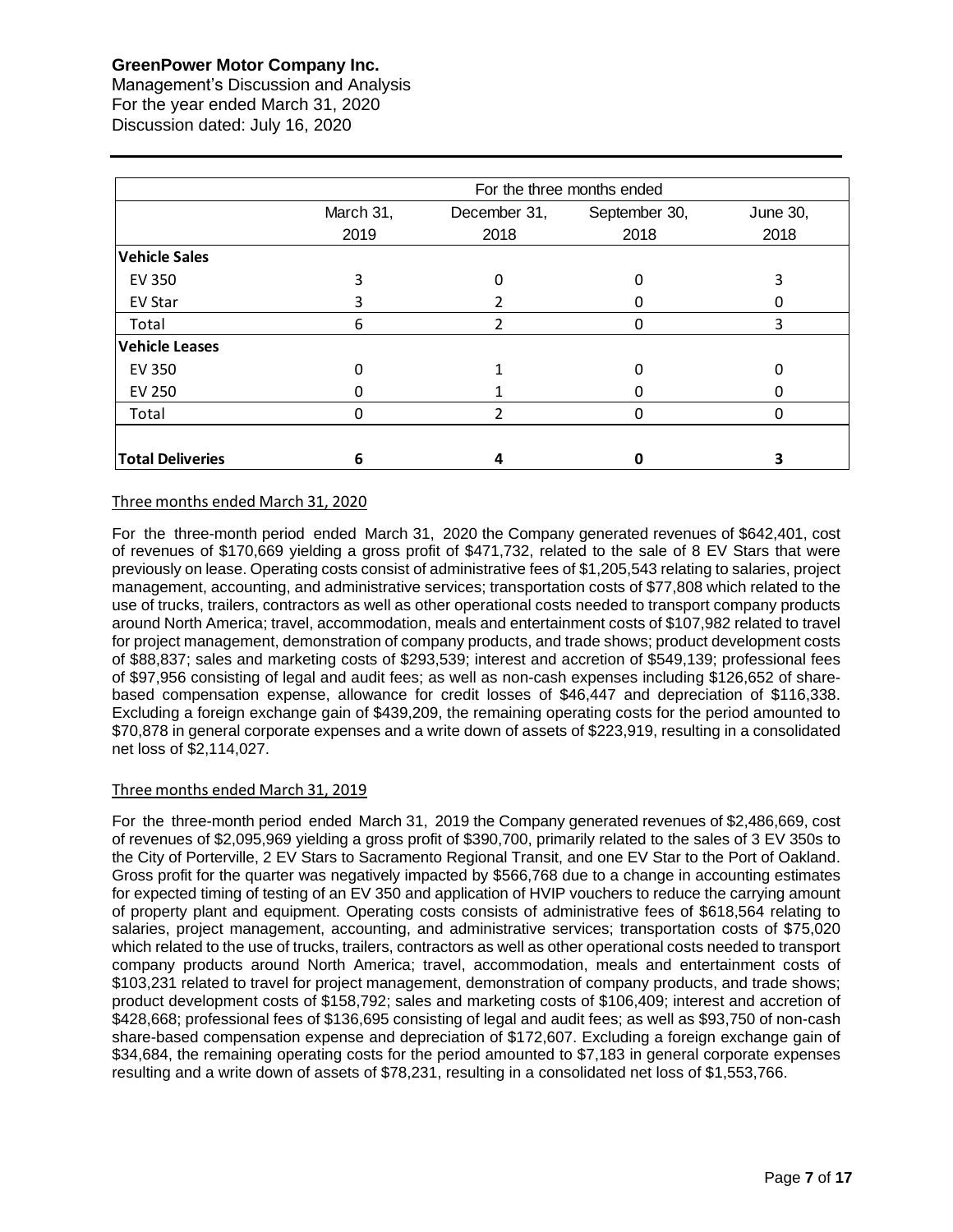Management's Discussion and Analysis For the year ended March 31, 2020 Discussion dated: July 16, 2020

# **Liquidity**

At March 31, 2020, the Company had a cash and restricted cash balance of \$451,605 available funds on its Line of Credit of \$1,737,056 and working capital of \$743,131. In response to the uncertainties brought about by the COVID-19 pandemic, the company took several steps after the year ended March 31, 2020 to retain financial liquidity and manage the impact of these events. Steps taken by management include: the temporary reduction in salaries of certain employees including a 30% salary reduction by the CEO, the temporary postponement of interest payments on convertible debentures held by insiders, and the securing of funds and grants under programs offered in Canada and the US, including the SBA's PPP program.

The Company manages its capital structure and makes adjustments to it, based on available funds to the Company. During the year ended March 31, 2020, the Company secured an increase in the maximum available credit limit available on its operating line of credit to up to \$8 million, from \$5 million previously. The Company will continue to rely on additional financings and the sale of its inventory to further its operations and meet its capital requirements to manufacture EV vehicles and further develop its sales and marketing, engineering, and technical resources.

# **Capital Resources**

# Year ended March 31, 2020 and up to the date of this report

Authorized: Unlimited number of common shares without par value Authorized: Unlimited number of preferred shares without par value

As at March 31, 2020, the Company had the following outstanding convertible debentures all with an 8% interest rate and a term of four years. The Convertible Debentures have effective rates ranging from 28.3% - 38.5%. Subsequent to year end CDN\$100,000 worth of debentures (issued on October 12, 2017) were converted into 250,000 common shares with a conversion price of CDN\$0.40.

| <b>Issue Date</b> | <b>Amount</b><br>(CDN\$) | <b>Converted</b><br><b>Amount</b><br>(CDN\$) | <b>Matured</b><br><b>Amount</b><br>(CDN\$) | Outstanding<br><b>Amount</b><br>(CDN\$) | <b>Conversion</b><br>Price (CDN\$) | <b>Shares on</b><br><b>Conversion</b> |
|-------------------|--------------------------|----------------------------------------------|--------------------------------------------|-----------------------------------------|------------------------------------|---------------------------------------|
| Dec 11, 2015      | 777,000                  | (60,000)                                     | (717,000)                                  |                                         | $\overline{\phantom{a}}$           |                                       |
| May 17, 2017      | 1,900,000                | $\overline{\phantom{0}}$                     | $\overline{\phantom{a}}$                   | 1,900,000                               | 0.65                               | 2,923,077                             |
| May 31, 2017      | 250,000                  | $\overline{\phantom{0}}$                     |                                            | 250,000                                 | 0.65                               | 384,615                               |
| Sep 25, 2017      | 1,476,000                |                                              |                                            | 1,476,000                               | 0.40                               | 3,690,000                             |
| Oct 12, 2017      | 2,220,000                | (250,000)                                    | -                                          | 1,970,000                               | 0.40                               | 4,925,000                             |
| Total             | 6,623,000                | (310,000)                                    | (717,000)                                  | 5,596,000                               |                                    | 11,922,692                            |

- On July 19, 2019 CDN \$50,000 worth of debentures (issued on October 16, 2017) were converted into 125,000 common shares with a conversion price of CDN\$0.40.
- On February 27, 2018, CDN\$100,000 worth of debentures (issued on October 16, 2017) were converted into 250,000 common shares with a conversion price of CDN\$0.40.
- On June 18, 2018, CDN\$100,000 worth of debentures (issued on October 16, 2017) were converted into 250,000 common shares at a conversion price of CDN\$0.40.

On December 11, 2018, the convertible debentures issued on December 11, 2015, with a remaining balance prior to maturity of CDN \$717,000 matured. Prior to maturity, CDN \$40,000 worth of debentures from this series were converted into 100,000 common shares at a conversion price of CDN \$0.40 per share. CDN \$37,000 of the debentures were repaid during December 2018. The remaining balance of CDN \$680,000 was transferred to a Note Payable, CDN \$300,000 of which was repaid during January 2019 and CDN \$365,000 was repaid during the quarter ended March 31, 2020. The Note Payable accrued interest at 12% per annum.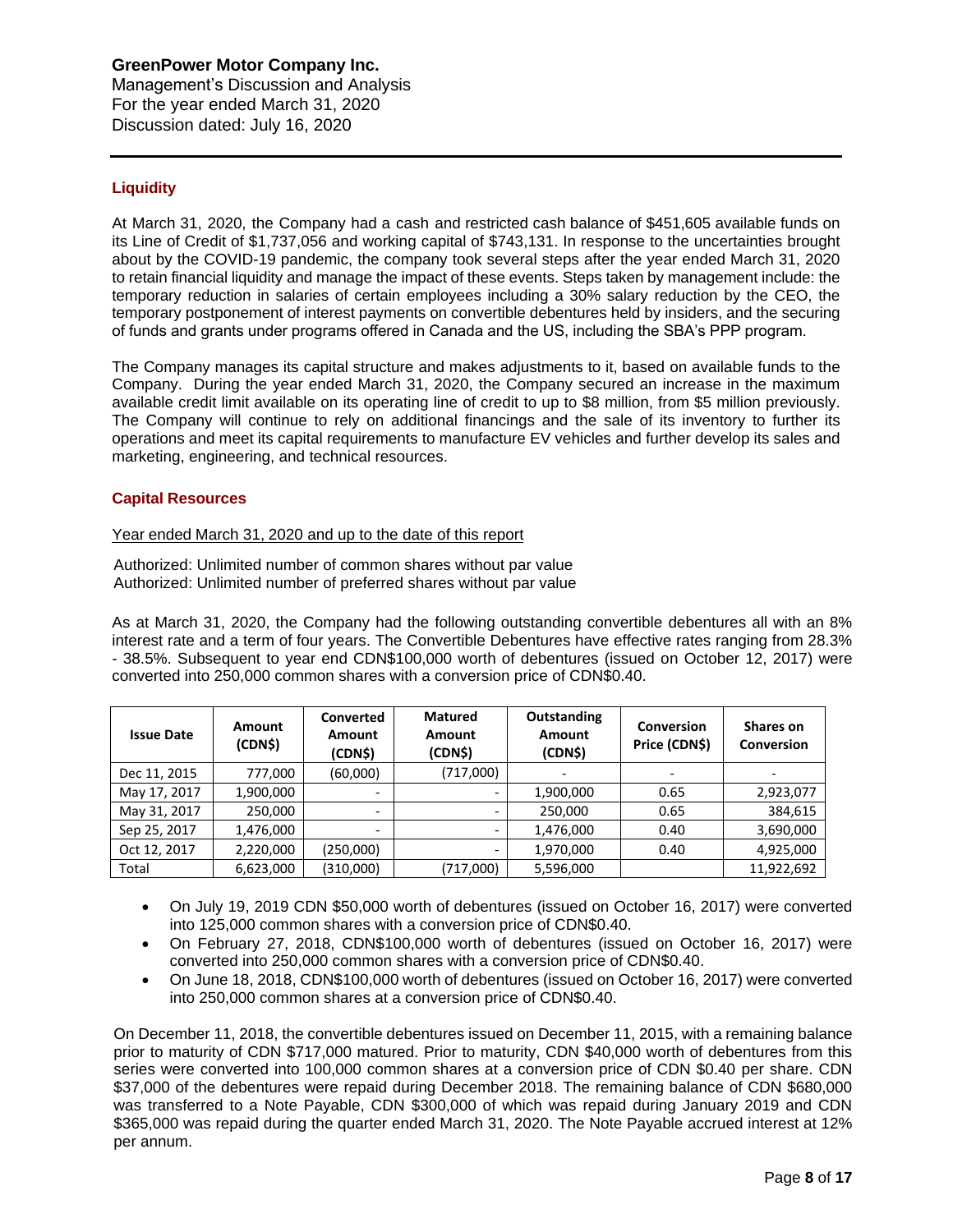Management's Discussion and Analysis For the year ended March 31, 2020 Discussion dated: July 16, 2020

During the year ended March 31, 2020, the Company paid interest of \$343,722 (March 31, 2019 - \$393,043, and March 31, 2018 - \$276,957) and recognized accretion of \$549,237 (March 31, 2019 - \$469,725, March 31, 2018 - \$275,523) related to its issued and outstanding convertible debentures.

As at March 31, 2020, there were 3,711,225 options available for issuance under the 2019 Stock Option Plan.

On May 4, 2018, the Company granted:

- 500,000 options to directors with an exercise price of CDN\$0.50 per share which vest 25% after 4 months and then 25% after 6 months, 9 months, and 12 months and with a term of five years.
- 130,000 options to employees with an exercise price of CDN\$0.50 per share which vest 25% after 4 months and then 25% after years 1, 2 & 3, and with a term of five years.

On November 30, 2018 the Company granted 350,000 options to the Chief Financial Officer with an exercise price of CDN\$0.43 per share which vest 25% after 4 months, 25% after year 1 and 50% after year 2, and with a term of 5 years.

On February 12, 2019 the Company granted:

- 600,000 options to directors and an officer of the Company with an exercise price of CDN\$0.50 per share which vest 25% after 4 months and then 25% after 6 months, 9 months, and 12 months and with a term of five years.
- 50,000 options to employees with an exercise price of CDN\$0.50 per share which vest 25% after 4 months and then 25% after years 1, 2 & 3, and with a term of five years.

The following weighted-average assumptions were used for the Black-Scholes valuation of stock option grants:

|                                      | March 31, 2020 | March 31, 2019 | March 31, 2018 |
|--------------------------------------|----------------|----------------|----------------|
| Share price on grant date            | CDN\$0.37      | CDN\$0.47      | CDN\$0.56      |
| Exercise price                       | CDN\$0.37      | CDN\$0.48      | CDN\$0.67      |
| Risk free interest rate              | 1.38%          | 1.31%          | 1.07%          |
| Expected life of options             | 5 years        | 5 years        | 5 years        |
| Annualized volatility <sup>(1)</sup> | 73%            | 100%           | 100%           |
| Dividend rate                        | n/a            | n/a            | n/a            |

(1) Expected volatility was determined by reference to historical volatility.

# **Investing Activities**

#### For the year ended March 31, 2020

See the Operations and Capital Resources sections above for a summary of the Company activities during the year ended March 31, 2020.

# **Off-Balance Sheet Arrangements**

As of the date of this filing, the Company does not have any off-balance sheet arrangements that have, or are reasonably likely to have, a current or future effect on the results of operations or financial condition of the Company including, without limitation, such considerations as liquidity and capital resources that have not previously been discussed.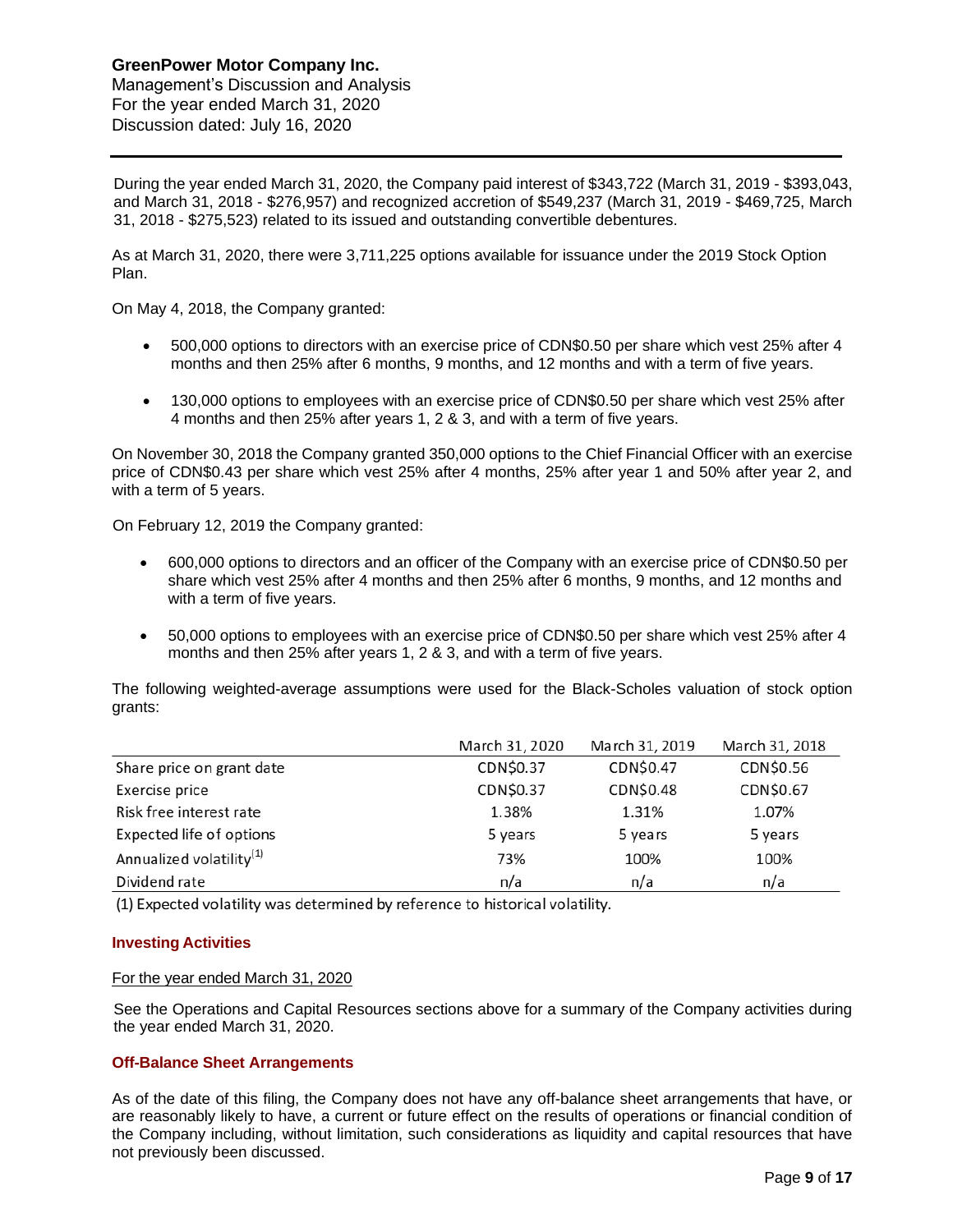Management's Discussion and Analysis For the year ended March 31, 2020 Discussion dated: July 16, 2020

# **Related Party Transactions**

A summary of compensation for directors, officers and key management personnel is as follows:

|                               |                |    | <b>For the Years Ended</b> |                |           |  |
|-------------------------------|----------------|----|----------------------------|----------------|-----------|--|
|                               | March 31, 2020 |    | March 31, 2019             | March 31, 2018 |           |  |
|                               |                |    |                            |                |           |  |
| Salaries and Benefits (1)     | \$<br>455,067  | S  | 289,840                    | -S             | 225,000   |  |
| Consulting fees (2)           | 263,750        |    | 382,875                    |                | 293,400   |  |
| Accommodation (3)             | 762            |    | 49,895                     |                | 64,085    |  |
| Truck and Trailer Rentals (4) | 98,943         |    | 140,722                    |                | 144,807   |  |
| Options Vested (5)            | 240,996        |    | 252,804                    |                | 571,130   |  |
| Total                         | 1,059,518      | \$ | 1,116,136                  | S              | 1,298,422 |  |
|                               |                |    |                            |                |           |  |

- 1) Salaries and benefits incurred with directors and officers are included in Administrative fees on the Consolidated Statements of Operations.
- 2) Consulting fees included in professional fees and sales and marketing on Consolidated Statements of Operations are paid to the current Chairman and CEO, the previous CEO and Director, and the previous CFO and current Director of the Company to provide accounting, and management consulting services.
- 3) Accommodation expense paid to Stage Coach Landing, Inc., a company that the Chairman of GreenPower is an officer and director. These costs are expensed on the Consolidated Statements of Operations.
- 4) Truck and trailer rental fees paid to Maple Leaf Equipment Aircraft and Recovery Inc., a company that the Chairman and CEO and the former CEO of GreenPower are officers and directors. These costs are included in Transportation costs on the Consolidated Statements of Operations.
- 5) Amounts recognized for related party stock-based compensation are included in Share-based payments on the Consolidated Statements of Operations.

Accounts payable and accrued liabilities at March 31, 2020 included \$71,697 (March 31, 2019 - \$38,768, March 31, 2018 - \$57,755) owed to officers, directors, and companies controlled by officers and directors, and shareholders, which is non-interest bearing, unsecured and has no fixed terms of repayment.

Note payable as at March 31, 2020 includes \$nil (March 31, 2019 – \$172,259) owed to a company beneficially owned by the Chairman of the Company.

As at March 31, 2020, two companies beneficially owned by the Chairman and CEO of the Company had loans outstanding to the Company with a total value of CDN \$3,185,000 and USD \$120,000 (2019 – CDN \$1,430,000 and USD \$120,000). These loans were renewals of all outstanding loans to the two companies beneficially owned by the CEO and Chairman on December 30, 2019 and have a maturity date that is the earlier of (i) the date that the GreenPower completes an equity financing of more than Five Million Dollars (\$5,000,000) (ii) from receipt of proceeds on the sale of buses in excess of Ten Million Dollars (\$10,000,000) or (iii) April 15, 2021, and bear interest at a rate of 12.0% per annum. The Company has agreed to grant the lender in each of these loans a general security assignment on the assets of GreenPower Motor Company Inc., which will be subordinated to the BMO Bank of Montreal.

During the year ended March 31, 2020, there were \$586,932 (March 31, 2019 - \$222,334) of shareholder loan repayments and related accrued interest, and \$1,823,771 (March 31, 2019 - \$1,000,427) of shareholder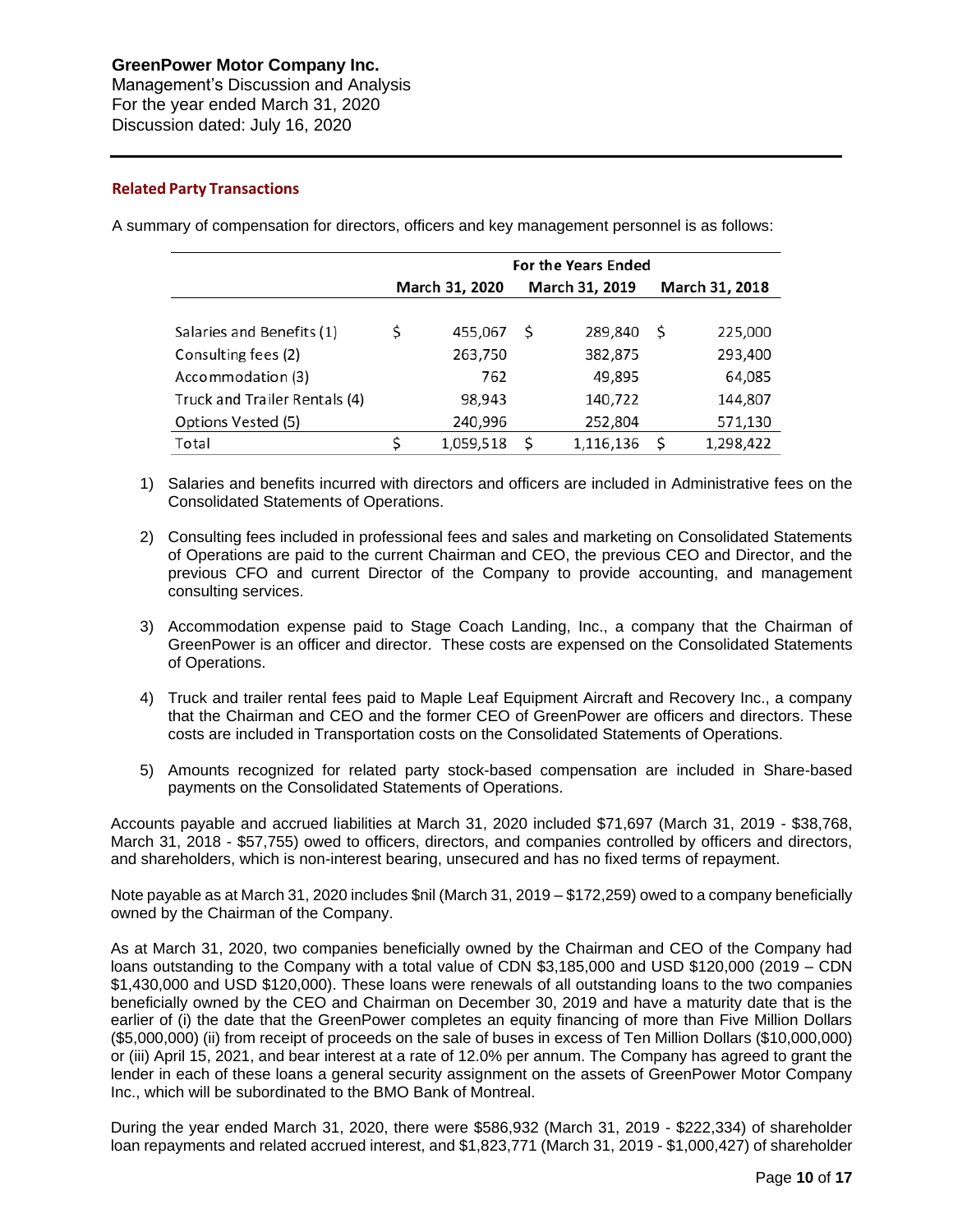Management's Discussion and Analysis For the year ended March 31, 2020 Discussion dated: July 16, 2020

loan advances. Shareholder loan advances were made by the Company's CEO and Director to fund the ongoing operations and working capital requirements of the Company.

Loans payable to related parties of \$2,700,625 (March 31, 2019 - \$1,498,907) include the loans with terms described above, including accrued interest, and other loans payable to directors and officers, companies controlled by directors and officers, which are unsecured, are non-interest bearing and have no fixed terms of repayment.

A director of the Company and the Company's CEO and Chairman have both provided personal guarantees of \$2,510,000, or \$5,020,000 in total to support the Company's \$8 million operating line of credit. In consideration for these guarantees, the Company agreed to issue 4,400,000 non-transferrable common share purchase warrants exercisable at an exercise price of CDN \$0.65 per share that expire on June 29, 2021 and 4,800,000 non-transferrable common share purchase warrants exercisable at an exercise price of CDN \$0.60 per share that expire on March 14, 2022.

The outstanding balance of unconverted convertible debentures at March 31, 2020, includes CDN\$3,125,000 (March 31, 2019 – CDN\$3,075,000) principal balance owed to officers, directors and companies controlled by directors.

These transactions were measured at the exchange amount, which is the amount agreed upon by the transacting parties.

# **New and Amended Standards**

#### *Adoption of accounting standards*

#### IAS 23 Borrowing Costs

The amendment to IAS 23 Borrowing Costs clarifies that if any specific borrowing remains outstanding after the related asset is ready for its intended use or sale, that borrowing becomes part of the funds that an entity borrows generally when calculating the capitalization rate on general borrowings.

The amendment to IAS 23 Borrowing Costs did not have an impact on the Consolidated Financial Statements of the Company for the year ended March 31, 2020.

#### *Future accounting pronouncements*

Certain new accounting standards and interpretations have been published by the IASB or the IFRS Interpretations Committee that are not mandatory for the March 31, 2020 reporting period.

The Company has reviewed new and revised accounting pronouncements that have been issued but are not yet effective. The Company has not early adopted any of these standards and is currently evaluating the impact, if any, that these standards might have on its consolidated financial statements.

#### **Critical Accounting Estimates**

Significant assumptions about the future and other sources of estimation uncertainty that management has made at the end of the reporting period, that could result in a material adjustment to the carrying amounts of assets and liabilities, in the event that actual results differ from assumptions made, relate to, but are not limited to, the inputs used in the Black-Scholes option pricing model to measure share-based compensation and warrants, determination of the useful life of equipment, the carrying value of accounts receivable and the associated allowance for credit losses, net realizable value of inventory, provision for warranty expense, and the \$nil provision for income taxes.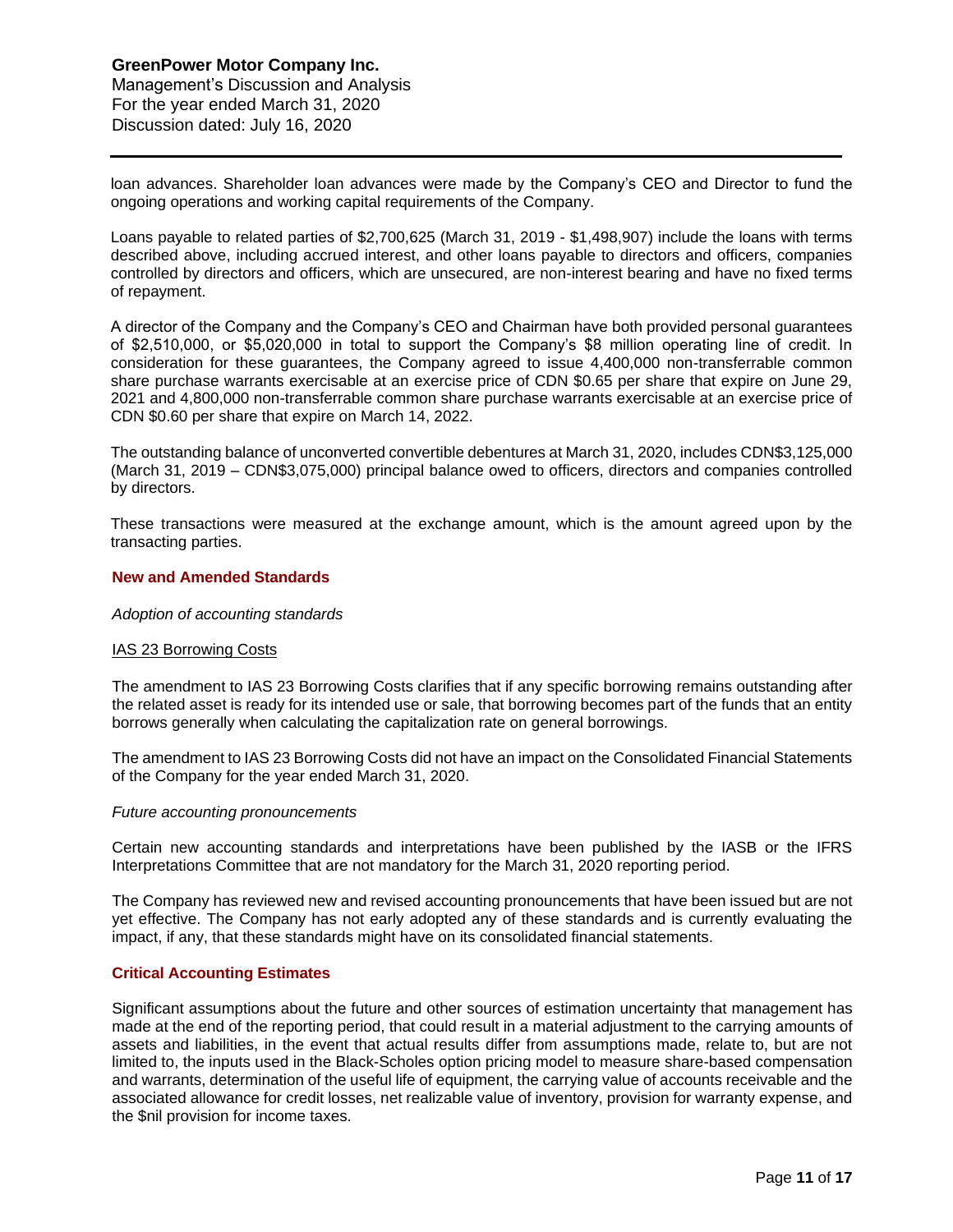Management's Discussion and Analysis For the year ended March 31, 2020 Discussion dated: July 16, 2020

Effective January 1, 2019, management changed its estimated useful life for diesel and electric buses (including some categorized under Leased Assets) from 7 years to 12 years. For the year ended March 31, 2019 this change reduced the Company's depreciation expense by \$19,537. The carrying value of diesel and electric buses was \$622,833 as at March 31, 2019 using an estimated useful life of 12 years, and the carrying value of diesel and electric buses would have been \$603,296 with an estimated life of 7 years.

### *Critical accounting judgments*

- i. the determination of the discount rate to use to discount the promissory note receivable, finance lease receivable and lease liabilities;
- ii. the determination of the functional currency of each entity within the consolidated Company;
- iii. the Company's ability to continue as a going concern.
- iv. The classification of leases as either financial leases or operating leases;
- v. The determination that there are no material undisclosed matters requiring recognition on the financial statements as either a provision, a contingent liability, or a contingent asset; and
- vi. The identification of performance obligations in revenue contracts and the determination of when they are satisfied.

# **Financial Instruments**

The Company's financial instruments consist of cash and restricted cash, accounts receivable, finance lease receivable, promissory note receivable, line of credit, accounts payable and accrued liabilities, note payable, loans payable to related parties, promissory note payable, convertible debentures and lease liabilities.

Financial instruments measured at fair value are classified into one of three levels in the fair value hierarchy according to the relative reliability of the inputs used to estimate the fair values. The three levels of the fair value hierarchy are:

Level 1: Unadjusted quoted prices in active markets for identical assets and liabilities;

- Level 2: Inputs other than quoted prices that are observable for the asset or liabilities either directly or indirectly; and
- Level 3: Inputs that are not based on observable market data

The Company does not currently hold any financial instruments measured at fair value on the Consolidated Statements of Financial Position.

The fair value of these financial instruments approximates their carrying value, unless otherwise noted.

The Company has exposure to the following financial instrument related risks.

# **Credit risk**

The Company's exposure to credit risk is on its cash, accounts receivable, promissory note receivable, and on its finance lease receivables. The maximum exposure to credit risk is their carrying amounts in the consolidated statement of Financial Statements.

Cash and restricted cash consists of cash bank balances held in major financial institutions in Canada and the United States with a high credit quality and therefore the Company is exposed to minimal risk. The Company assesses the credit risk of its account receivable, finance lease receivable and promissory note receivables on an annual basis. As at March 31, 2020 the Company recognized an allowance for credit losses of \$46,447 against its accounts receivable, and wrote down the promissory note receivable by \$223,919, as described further in our financial statements for the year ended March 31, 2020.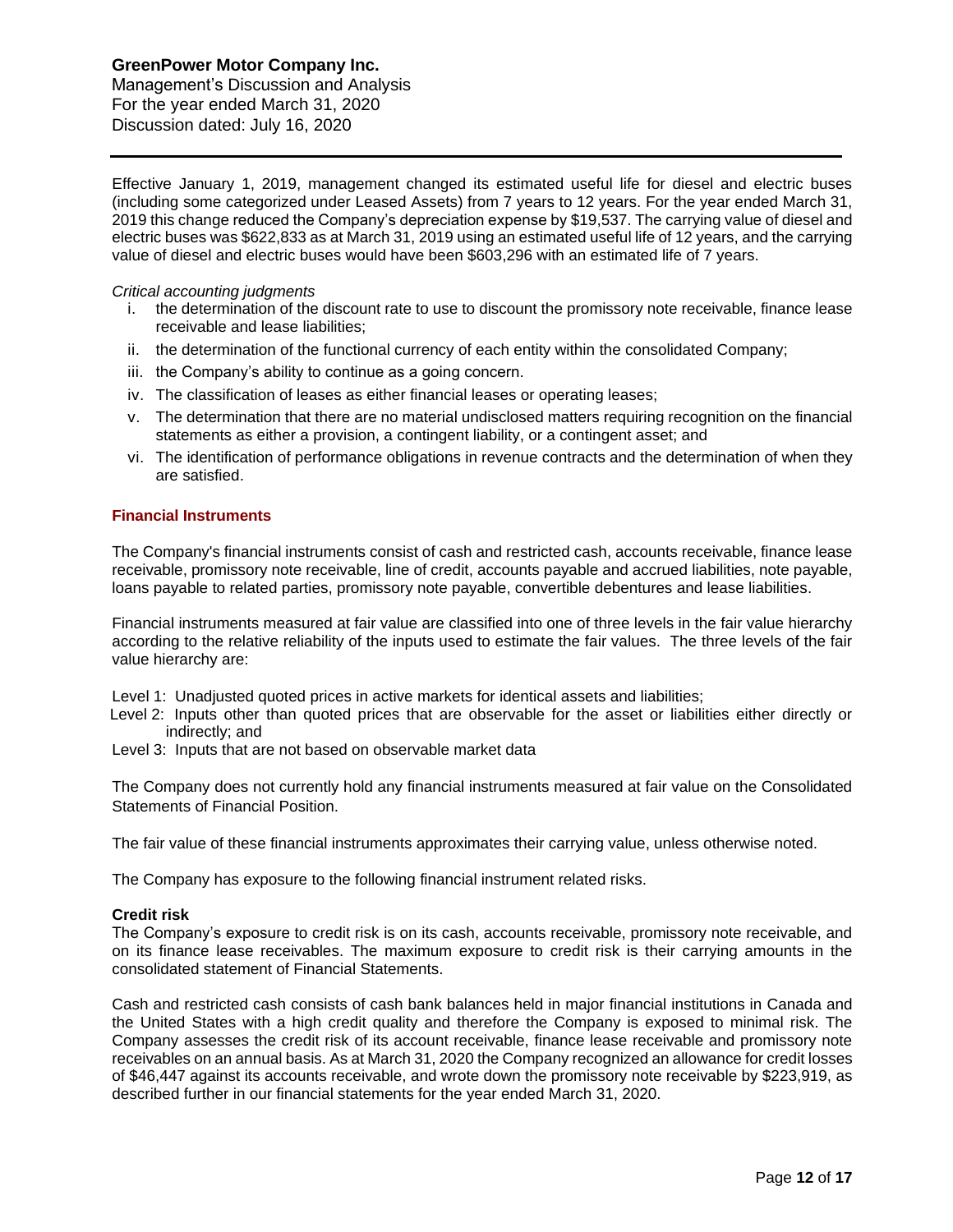Management's Discussion and Analysis For the year ended March 31, 2020 Discussion dated: July 16, 2020

# **Liquidity risk**

The Company tries to ensure that there is sufficient capital in order to meet short-term business requirements, after taking into account the Company's cash balances and available liquidity on the Company's \$8 million operating line of credit. The Company's cash is invested in bank accounts at major financial institutions in Canada and the United States and is available on demand. The Company will continue to rely on additional financings to further its operations and meet its capital requirements.

# **Market risks**

Market risk is the risk of loss that may arise from changes in market factors such as interest rates and foreign exchange. The Company believes interest rate risk is not material.

The Company is exposed to foreign exchange risk as it conducts business in both the United States and Canada. Management monitors its foreign currency balances, but the Company does not engage in any hedging activities to reduce its foreign currency risk.

At March 31, 2020, the Company was exposed to currency risk through the following monetary assets and liabilities in CDN Dollars:

| Cash                                     |    | 8.984       |
|------------------------------------------|----|-------------|
| <b>Accounts Receivable</b>               | Ś  | 72.361      |
| Promissory Notes Receivable              | S  | 650,000     |
| Accounts Payable and Accrued Liabilities | ς  | (237, 994)  |
| Loans Payable to Related Parties         |    | (3,276,895) |
| Convertible Debentures                   | S. | (5,596,000) |
| Note Payable                             | S  | (15,000)    |

The CDN/USD exchange rate as at March 31, 2020 was \$0.7049 (March 31, 2019 - \$0.74895). Based on the net exposure and assuming all other variables remain constant, a 10% change in the appreciation or depreciation of the Canadian dollar relative to the US dollar would result in a change of approximately \$592,000 to other comprehensive income/loss.

# **Capital Management**

The capital structure of the Company consists of cash, operating line of credit, secured and unsecured promissory notes and convertible debentures and equity attributable to common shareholders, consisting of issued share capital and deficit. There was no change to the Company's approach to capital management during the year. The Company is subject to externally imposed capital requirements with respect to its line of credit.

# **Outlook**

For the immediate future, the Company intends to:

- Complete production and delivery of the 100 EV Star project, which is currently in various stages of production;
- Deliver the remaining two Synapse school buses in inventory to customers;
- Begin marketing and production of GreenPower's 90-seat school bus;
- Expand assembly and manufacturing capabilities in the Company's leased facility in Porterville;
- Complete the first "Complete Knock Down" assembly of an EV Star at the Company's facility in Porterville;
- Uplist the Company's shares to the Nasdaq stock exchange;
- Raise additional capital to fund growth;
- Further develop its sales and marketing, engineering and technical resources;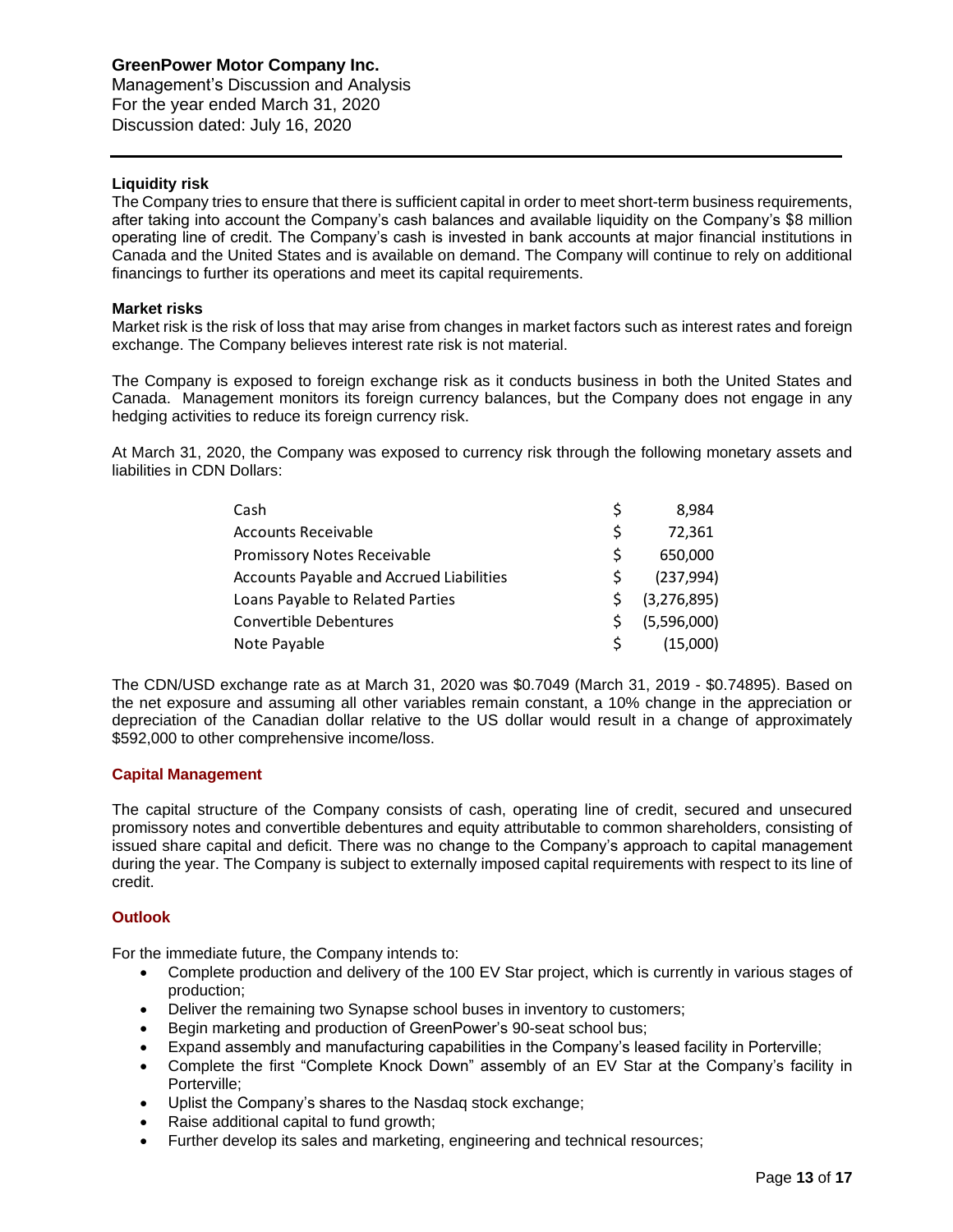**GreenPower Motor Company Inc.** Management's Discussion and Analysis For the year ended March 31, 2020

Discussion dated: July 16, 2020

# **Capitalization and Outstanding Security Data**

The total number of common shares issued and outstanding is 108,407,651 as of March 31, 2020. There are no preferred shares issued and outstanding.

An incentive stock option plan was established for the benefit of directors, officers, employees and consultants of the Company. As of March 31, 2020, there are 7,129,500 options granted and outstanding. The total number of common share warrants outstanding as of the same date is 28,490,568.

As at July 16, 2019, the company had 109,519,751 issued shares, 7,389,500 options outstanding, and 24,433,868 warrants outstanding.

#### **Disclosure of Internal Controls**

Management has established processes to provide them sufficient knowledge to support representations that they have exercised reasonable diligence that (i) the financial statements do not contain any untrue statement of material fact or omit to state a material fact required to be stated or that is necessary to make a statement not misleading in light of the circumstances under which it is made, as of the date of and for the periods presented by the financial statements, and (ii) the financial statements fairly present in all material respects the financial condition, results of operations and cash flow of the Company, as of the date of and for the periods presented.

In contrast to the certificate required for non-venture issuers under National Instrument 52-109, Certification of Disclosure in Issuers' Annual and Interim Filings ("NI 52-109"), the Venture Issuer Basic Certificate does not include representations relating to the establishment and maintenance of disclosure controls and procedures ("DC&P") and internal control over financial reporting ("ICFR"), as defined in NI 52-109. In particular, the certifying officers filing this certificate are not making any representations relating to the establishment and maintenance of:

- i. controls and other procedures designed to provide reasonable assurance that information required to be disclosed by the issuer in its annual filings, interim filings or other reports filed or submitted under securities legislation is recorded, processed, summarized and reported within the time periods specified in securities legislation; and
- ii. a process to provide reasonable assurance regarding the reliability of financial reporting and the preparation of financial statements for external purposes in accordance with the issuer's GAAP (IFRS).

The issuer's certifying officers are responsible for ensuring that processes are in place to provide them with sufficient knowledge to support the representations they are making in the certificate. Investors should be aware that inherent limitations on the ability of certifying officers of a venture issuer to design and implement on a cost effective basis DC&P and ICFR as defined in NI 52-109 may result in additional risks to the quality, reliability, transparency and timeliness of interim and annual filings and other reports provided under securities legislation.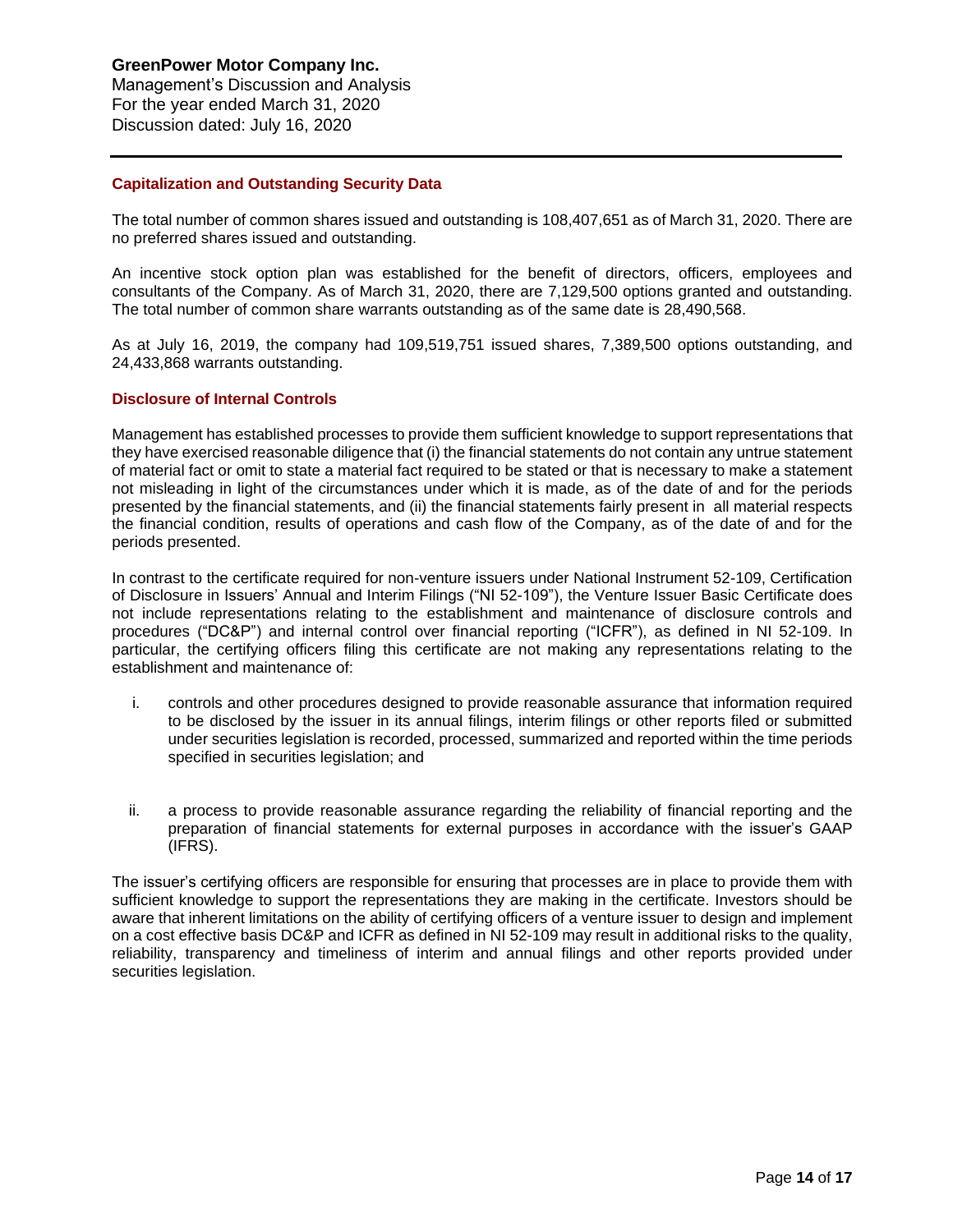Management's Discussion and Analysis For the year ended March 31, 2020 Discussion dated: July 16, 2020

# **Risk Factors**

Investing in the common shares of the Company involves risk. Prospective investors should carefully consider the risks described below, together with all of the other information included in this MD&A before making an investment decision. If any of the following risks actually occurs, the business, financial condition or results of operations of the Company could be harmed. In such an event, the trading price of the common shares could decline and prospective investors may lose part or all of their investment.

# No Operating History

The Company has not paid any dividends and may not produce earnings or pay dividends in the immediate or foreseeable future.

#### Operational Risk

The Company is exposed to many types of operational risks that affect all companies. Operational risk is the risk of loss resulting from inadequate or failed internal processes, people and/or systems. Operational risk is present in all of the Company's business activities, and incorporates exposure relating to fiduciary breaches, product liability claims, product recalls, regulatory compliance failures, legal disputes, business disruption, technology failures, business integration, damage to physical assets, employee safety, dependence on suppliers, foreign exchange fluctuations, insurance coverage and rising insurance costs. Such risks also include the risk of misconduct, theft or fraud by employees or others, unauthorized transactions by employees, operational or human error or not having sufficient levels or quality of staffing resources to successfully achieve the Company's strategic or operational objectives.

As a result of the acquisition of land in Porterville described in the Investing Activities section, the Company is subject to the risks normally associated with the construction of a manufacturing facility, including, but not limited to, construction delays, natural disasters, labour disputes, cost overruns, insufficient financing and requirements for governmental permits or approvals.

The occurrence of an event caused by an operational risk that is material could have a material adverse effect on the Company's business, financial condition, liquidity and operating results.

# COVID-19 Global Pandemic

The Company faces risks from the COVID-19 global pandemic which has had, and will continue to have, a material adverse impact on our business and financial condition. The future impact of the COVID-19 global pandemic is inherently uncertain, and is expected to negatively impact the financial ability of our customers to purchase vehicles from us, of our suppliers ability to deliver products used in the manufacture of our allelectric vehicles in a timely manner, if at all, in our employees' ability to manufacture our vehicles and to carry out their other duties in order to sustain our business, and in our ability to collect certain receivables owing to us, among other factors. In addition, COVID-19 has caused a significant reduction in public transit ridership, which is one of the primary market segments served by Greenpower, which may lead to reduced future sales to this segment, as transit properties adjust to changing demand for their services. we have taken steps to modify our business and staffing levels in order to manage impacts caused by the COVID-19 global pandemic and resulting government and regulatory health orders, these factors are expected to continue to have a negative impact on our financial results, operations, outlook, goals, growth prospects, cash flows, liquidity and share price, and the potential timing and ultimate duration of these negative impacts is uncertain.

# Reliance on Management

The Company is relying solely on the past business success of its directors and officers. The success of the Company is dependent upon the efforts and abilities of its directors, officers and employees. The loss of any of its directors, officers or employees could have a material adverse effect upon the business and prospects of the Company.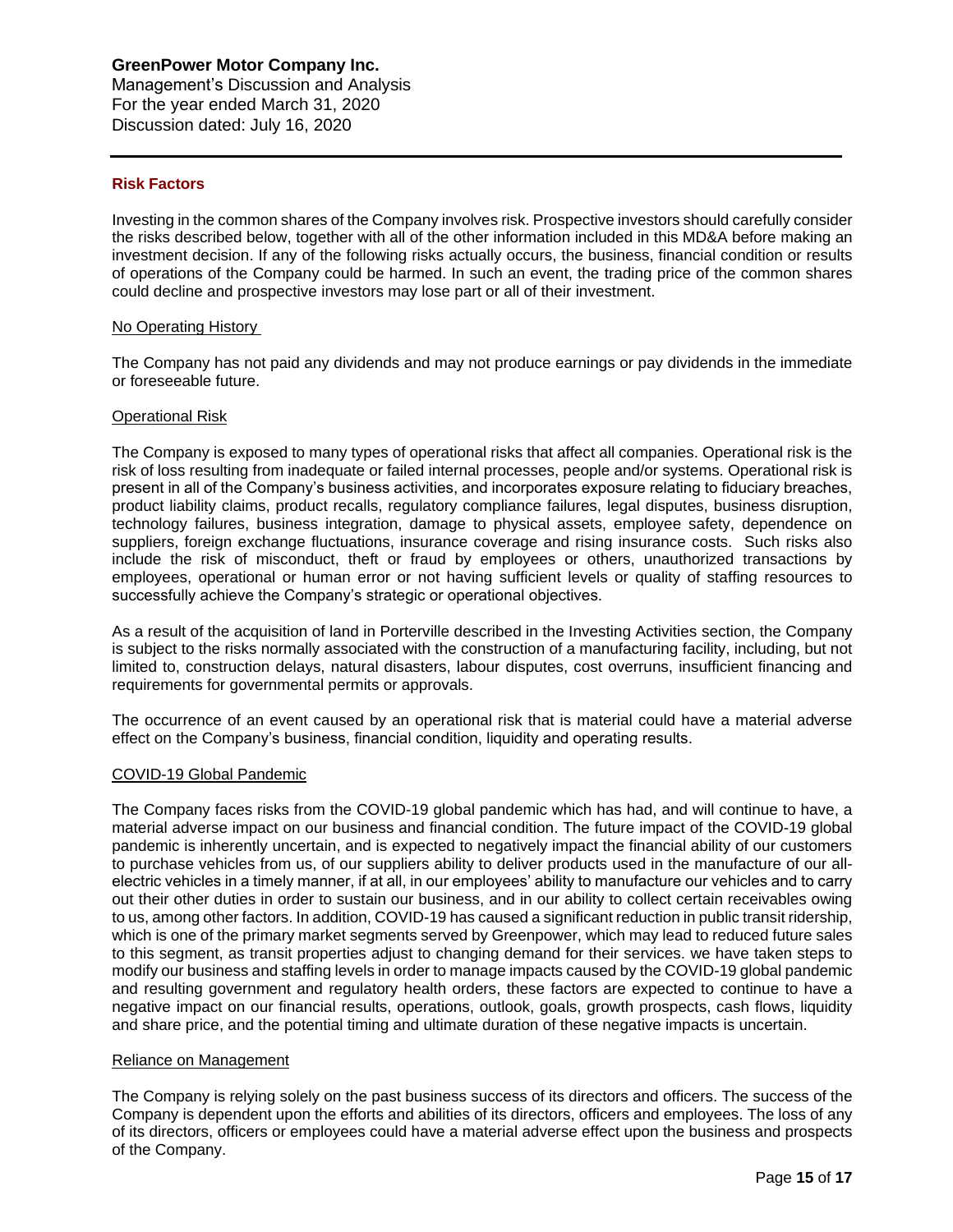# **GreenPower Motor Company Inc.** Management's Discussion and Analysis For the year ended March 31, 2020

Discussion dated: July 16, 2020

# Volatile Operating Results

Our orders with our customers generally require time-consuming customization and specification. We incur significant operating expenses when we are building a bus prior to sale or designing and testing a new bus. If there are delays in the sale of buses to customers, such delays may lead to significant fluctuations in results of operations from quarter to quarter, making it difficult to predict our financial performance on a quarterly basis.

### Current requirements and regulations may change or become more onerous

The Company's products must comply with local regulatory and safety requirements in order to be allowed to operate within the relevant jurisdiction or to qualify for funding. These requirements are subject to change and one regulatory environment is not indicative of another.

#### Competition in the industry

The Company competes against a number of existing manufacturers of all-electric buses, traditional diesel buses and other buses with various models based on size, purpose or performance features. The Company competes in the non-diesel or alternative fuel segment of this market. Several of the company's competitors, both publicly listed and privately owned, have recently raised a significant amount of capital to invest in the growth and development of their businesses which has increased the competitive threat from several wellcapitalized competitors. In addition to existing competitors in various market segments, there is the potential for future competitors to enter the market over the next several years.

### Provision for Warranty Costs

The Company offers warranties on the transit, charter and school buses it sells. Management estimates the related provision for future warranty claims based on historical warranty claim information as well as recent trends that might suggest past cost information may differ from future claims. Factors that could impact the estimated claim information include the success of the Company's productivity and quality initiatives as well as parts and labour costs. Actual warranty expense will differ from the provisions which are estimated by management.

# Sales, Marketing, and Government Grants and Subsidies

Presently, the initial price of the Company's products are higher than a traditional diesel bus and certain grants and subsidies are available to offset these higher prices, such as the Hybrid and Zero-Emission Truck and Bus Voucher Incentive Project ("HVIP") from the California Air Resources Board ("CARB") in partnership with Calstart, and the Specialty-Use Vehicle Incentive Program funded by the Province of British Columbia, Canada. The ability for potential purchasers to receive funding from these programs is subject to the risk of the programs being funded by governments, and the risk of the delay in the timing of advancing funds to the specific programs. To the extent that program funding is not approved, or if the funding is approved but timing of advancing of funds is delayed, subject to cancellation, or otherwise uncertain, this could have a material adverse effect on our business, financial condition, operating results and prospects. On November 1, 2019, CARB announced that it had received voucher requests for the entire \$142 million budget allocated to the HVIP program for the current fiscal year and was no longer accepting new voucher requests until new funding for the program is identified. This announcement has negatively impacted new sales prospects for GreenPower buses in the state of California and any further reduction or elimination of the grants or incentives in the state of California would have a material negative impact on our business, financial condition, operating results and prospects.